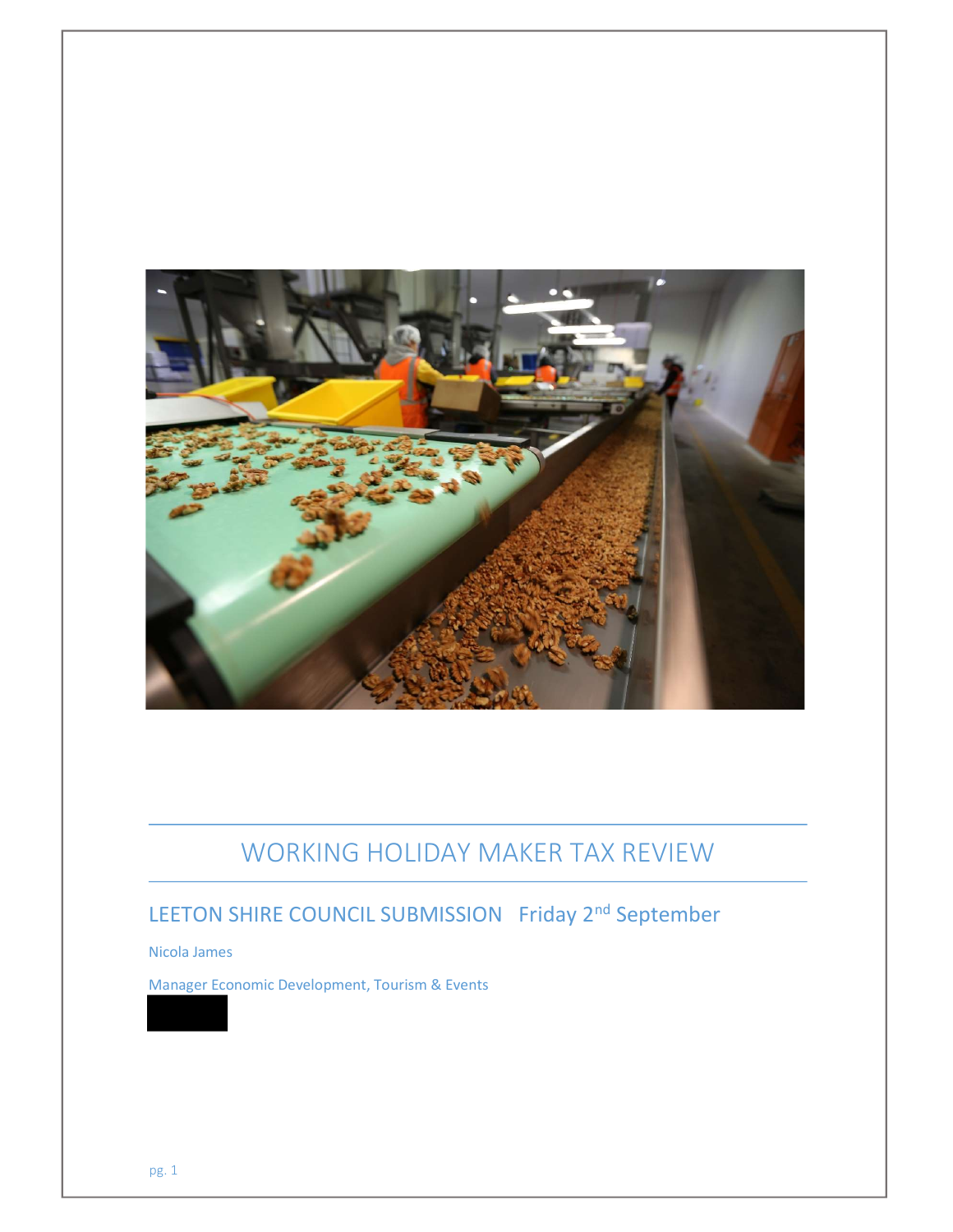## **Summary**

- Backpackers fill an important semi-skilled and skilled labour requirement in a number of industries in the immediate region.
- Backpackers are international tourists who predominantly spend the majority of their earnings in Australia or on the way to some-where else.
- Backpackers contribute to the economic growth and prosperity of regional Australia.
- A working holiday maker tax of 32.5% will decimate the workforces of regional Australia and will create a disproportionate imbalance between metropolitan markets and regional markets which will make regional Australia uncompetitive.
- The working holiday maker tax will have a significant and negative impact in regional areas like the MIA and Leeton.

## The Leeton and Murrumbidgee Irrigation Area (MIA) background

Leeton Shire Council welcomes the Federal Government review led by Deloitte Touche Tohmatsu into the Working Holiday Maker (WHM) Tax Review and would like to impress upon the Government how vitally important the working holiday maker visas are for the productivity of agriculture, hospitality, retail and value-added industries in regional areas.

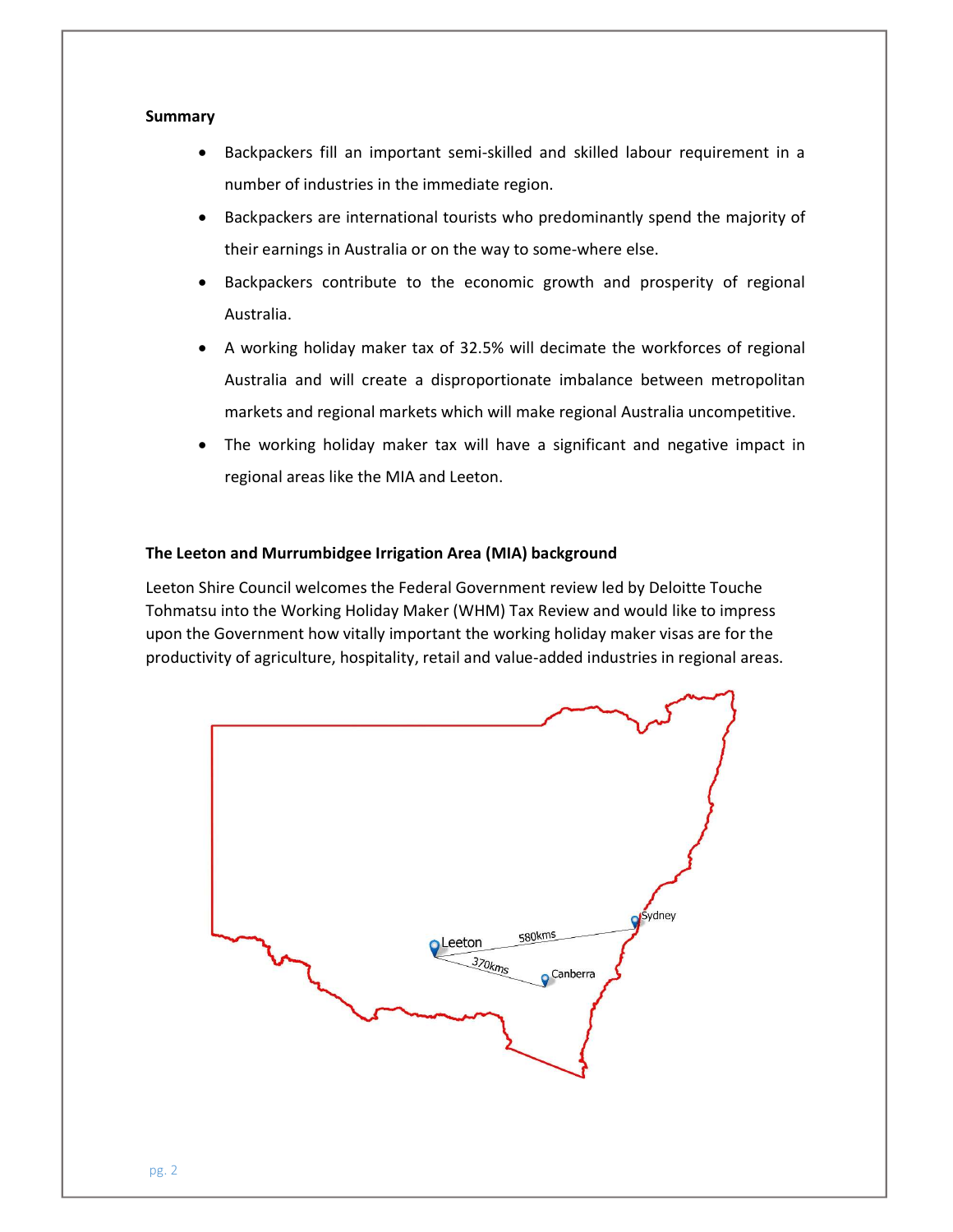Leeton Shire Council is located in regional NSW, 580kms south west of Sydney. The region is reliant on irrigated agriculture, yet manufacturing is the largest employer by industry with 20.2% (2011 ABS) of our workforce employed in this sector – and growing. Our economy is changing as is the make-up of our workforce, which has had to adapt quickly.

Leeton Shire has a gross regional product of \$527m (id 2014-15), is a significant exporter of rice, grains, beef, nuts, citrus and wine and has very low unemployment rate of 3.7% (SALM March 2016).

Our local industries rely heavily on working holiday makers to run their businesses and the vast majority of industries interviewed for this submission admit that they would prefer to employ local staff rather than transient workers, however, local people do not want the lifestyle these intensive seasonal industries demand.

For instance, during the walnut harvest at Webster Inc backpackers are employed, which would make up a third to one half of their workforce  $(30 - 45$  people) during peak harvest season, however, local people do not want to work 12 hour shifts over a 6 week period.

GrainLink during peak grain harvest over four locations employ backpackers which equates to one quarter of their workforce (employ up to 70 staff depending on the harvest volumes received) over an eight week period. According to Director GrainLink Paul Pearsall, "The backpacker tax would have a detrimental impact to our business."

The citrus industry has long since been a large employer of working holiday makers and backpackers. Packing sheds as well as pickers are the main roles that backpackers fill and this is unlikely to change.

Pacific Fresh is one of the larger packing sheds in the Leeton area with a strong expansion agenda. The Director owned company produce fresh navels and high value niche citrus varieties for the export market with demand for these unique products leading the growth agenda. They also pack under contract for other companies. This season they employed 10 backpackers in their packing shed (they employ up to 60 people in the shed) and 15 backpackers in the field picking oranges.

Southern Cotton Gin is a director based local company that relies heavily on backpackers, grey nomads and gap year students for their seasonal skilled labour operating the gin during a six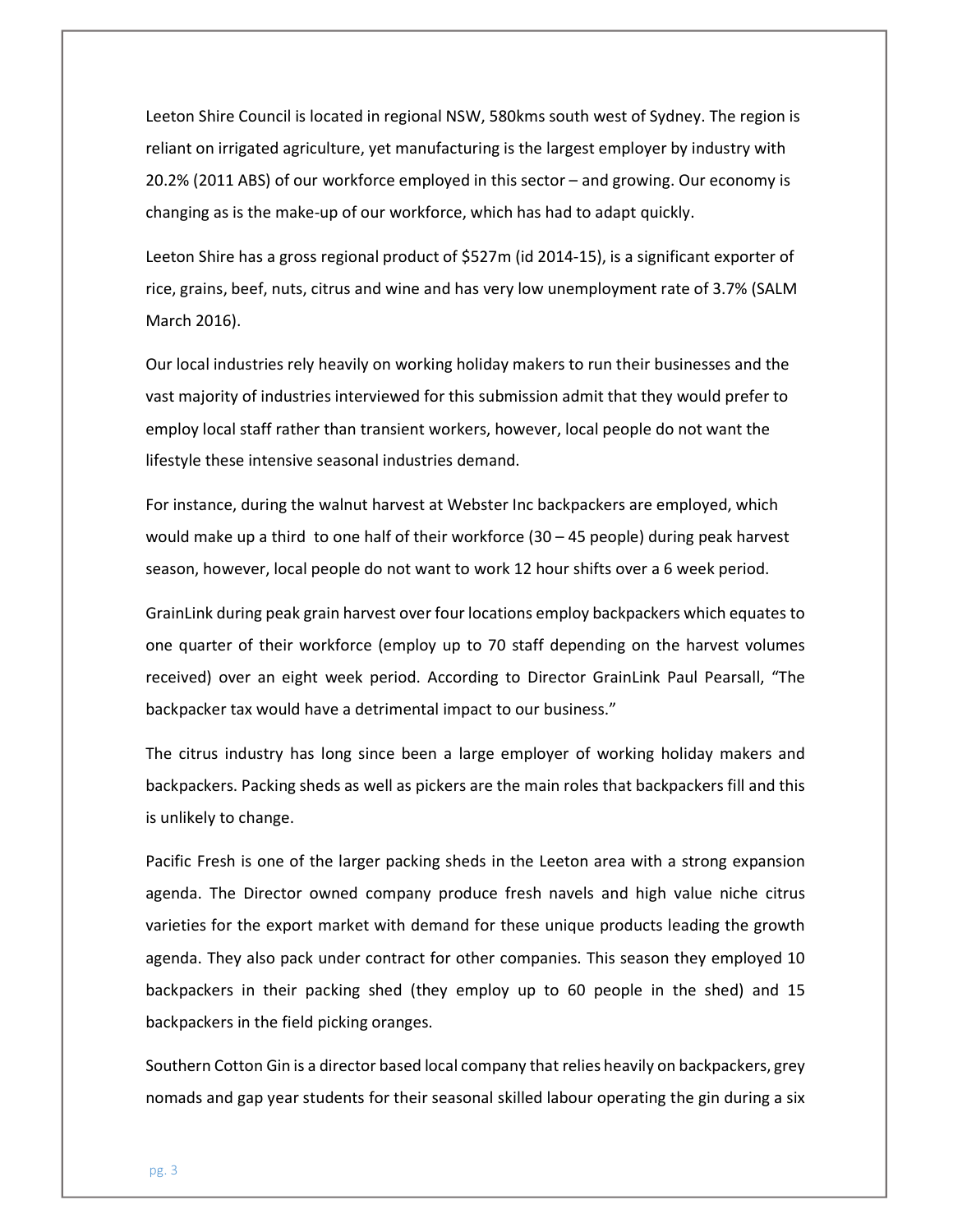month period (April-August). The Gin started five years ago and in the first year of operation 80% of their workforce consisted of backpackers. The gin operators would prefer to recruit and train local staff, however, the shifts are long (12 hours) "6 days on -2 days off" and local people are not interested in the shifts or this kind of work.

In their first year of operation the Southern Cotton Gin built a new cotton gin on a greenfield site, trained their workforce and was impacted by the 2012 flood event. Many of their backpackers visas ran out mid-season. This was disastrous for the company as it meant that they needed to shut down ginning to recruit a new workforce with a couple of weeks left of ginning season. Despite applying to the Department of Immigration for an exemption for extenuating circumstances, their application was rejected.

It is this in-flexibility amongst certain industries which becomes a restraint of trade for regional businesses. The same scenario has again happened this season for Southern Cotton Gin, whereby 55% of their workforce is the backpacker market and their visas ran out prior to the ginning season finishing. Again this means a halt in production for 10 days so that the Gin can recruit and train another 30 staff for 10 days work. This is inefficient and hurting regional Australia. The same can be said for a backpacker tax at 32.5%.

After interviewing Gin Manager, about this issue she says that local people are provided with every opportunity to gain employment through a competitive recruitment process, but backpackers are happy to put in the hours for the money.

"Backpackers know the industrial laws and are there to make as much money as possible. The low dollar amount per hour at the Gin has a lot of overtime built into the award. A higher tax of 32.5% would certainly impact on our workforce and productivity."

Companies are certainly not saying that they do not want a backpacker tax, but are asking for a more reasonable approach to the tax. Backpackers arrive in Australia and make their way to an area for work to fund their next adventure. The majority of the time they will be spending the money that they earned in Australia and contribute enormously to regional economies.

Figures obtained from Destination NSW for the period of April 2015 to March 2016 show that the Riverina region received 27,200 international overnight visitors – up by 40.4% last year.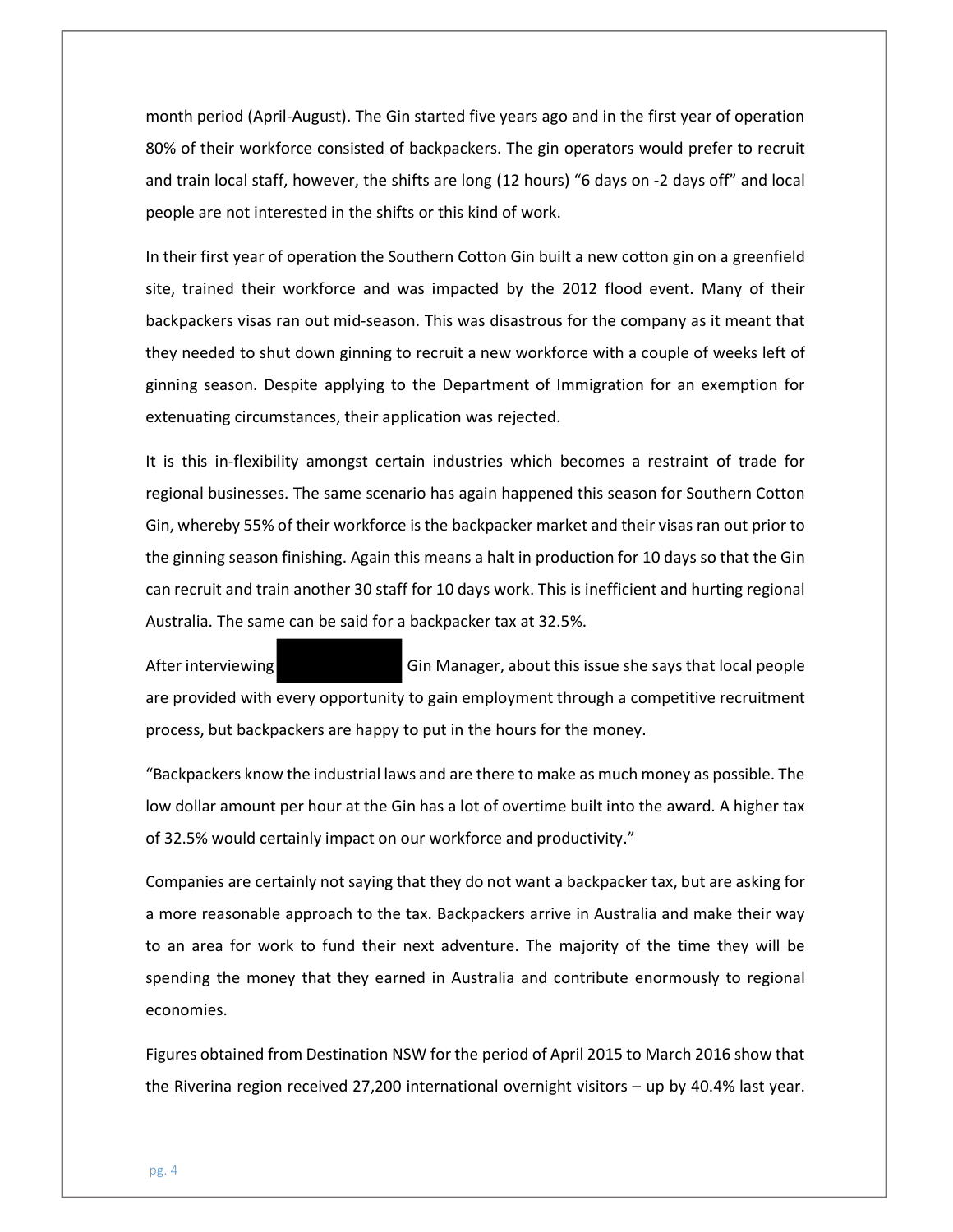The United Kingdom (18.2%) was the largest individual source market of visitors, followed by USA (13.5%) and New Zealand (12.2%).

| <b>Rank</b>             | Individual Market Year ending Year ending |               |               |
|-------------------------|-------------------------------------------|---------------|---------------|
|                         |                                           | <b>Mar 15</b> | <b>Mar 16</b> |
| $\mathbf{1}$            | UK.                                       | 17.7%         | 18.2%         |
| $\overline{2}$          | USA                                       | 14.4%         | 13.5%         |
| $\overline{\mathbf{3}}$ | NZ.                                       | 16%           | 12.2%         |
| 4                       | Canada                                    | n/p           | 10.1%         |
| 5                       | Germany                                   | n/p           | 6.3%          |

### Origin share of visitors to the Riverina includes (DNSW 2016 march);

International overnight visitors spent \$33m in the region, this equates to on average \$56 a night.

A study conducted by tns Australia in 2011 on Backpackers Uncovered – What do travellers really think of Australia revealed;

 Australia is still seen as a dream destination for travellers with many coming here for an adventure.

 2/3 of backpackers are from Western Europe, with the majority of those from the UK and Germany aged 18-24yrs.

 The ability to work while on their trip within Australia is important with almost half having worked, or planning to work.

- Travellers are finding Australia expensive.
- In terms of meeting expectations, New Zealand significantly out-performs Australia.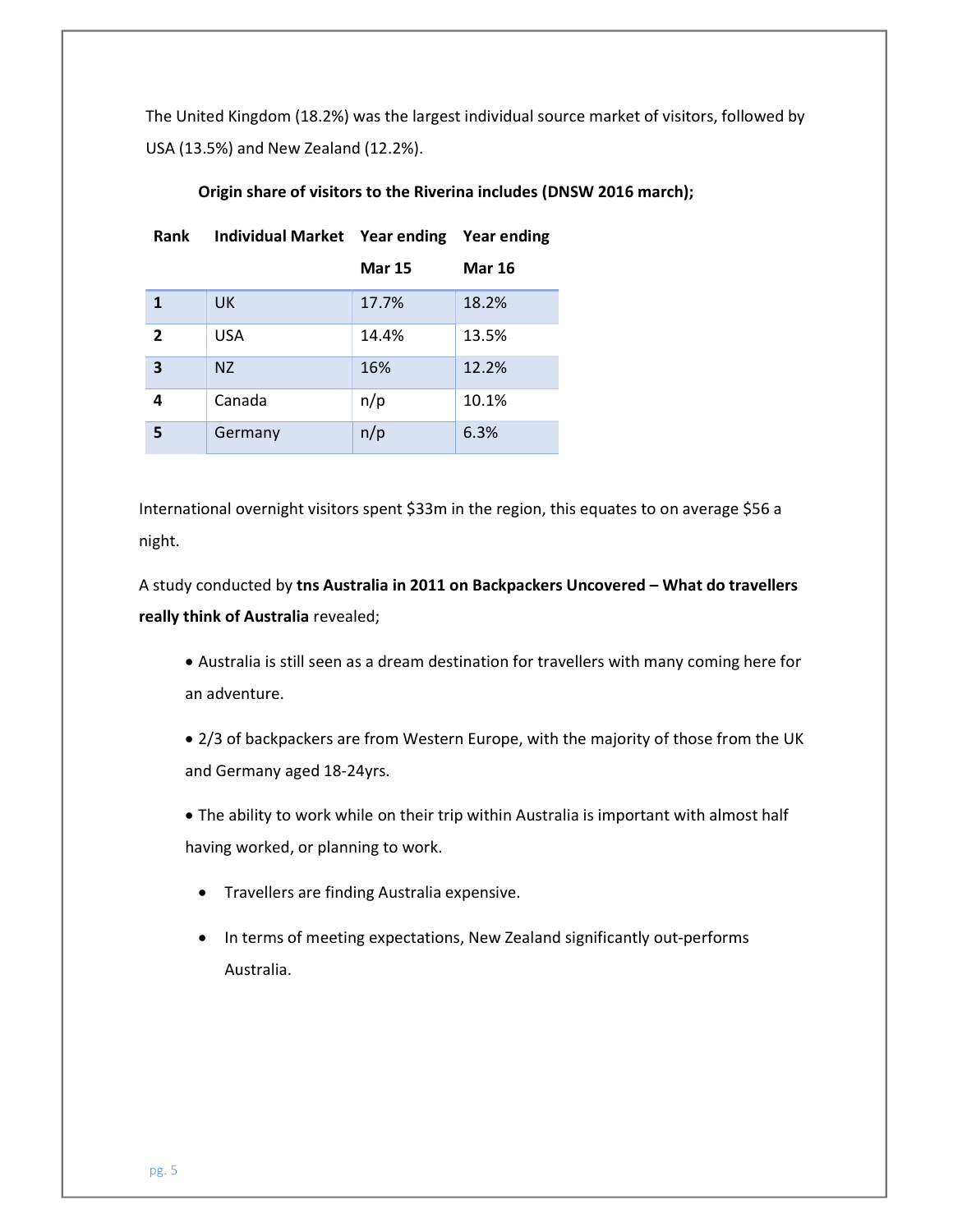#### Australia's Competitiveness position

The latest research from the Travel and Tourism Competitiveness Report 2015 indicates that Australia ranks number 7 in the world in terms of a competitiveness ranking, behind Spain, France, Germany, the US, UK, and Switzerland in general international travel.

Australia has remained competitive in the past in attracting seasonal and temporary foreign labour in the MIA including wages, entitlements and conditions. There are many areas that do offer competitive and fair conditions and these places are consistently rewarded with hard-working workers who often return to the area with a partner or friends. There are also contractors or operators who exploit young workers who need to be investigated. These operators are bad news for the region and more rigour needs to be in place to ensure contractors and enterprises operate within the law and seek to improve their standards (accommodation and work conditions).

The Harvest Labour Trail program used to be a successful program ten years ago, however, the program is no longer relevant as the types of jobs working holiday maker visas are attracted to has become more sophisticated than just picking fruit and perhaps there is opportunity for the backpacker industry to unite to develop an on-line portal which does not replicate Seek or other on-line job seeker portals, but offers a more holistic approach to this market. Given that most backpackers utilise word of mouth and social media to let others know about jobs or their experiences, this method is probably just as effective.

#### Costs / barriers – up-front fees

The tns Australia released Backpackers Uncovered – What do travellers really think of Australia revealed, highlights that the bulk of backpackers do not pre-book prior to arriving in Australia. The study reveals that almost 2/3rds spent 6 months or less planning their trip. The study also highlighted that most backpackers thought Australia was expensive compared to other markets, yet the desire to still have an Australian experience is still high.

New Zealand and Canada are much more competitive than Australia and seem to reflect this with the volume of visas issued and backpackers who travel to those countries.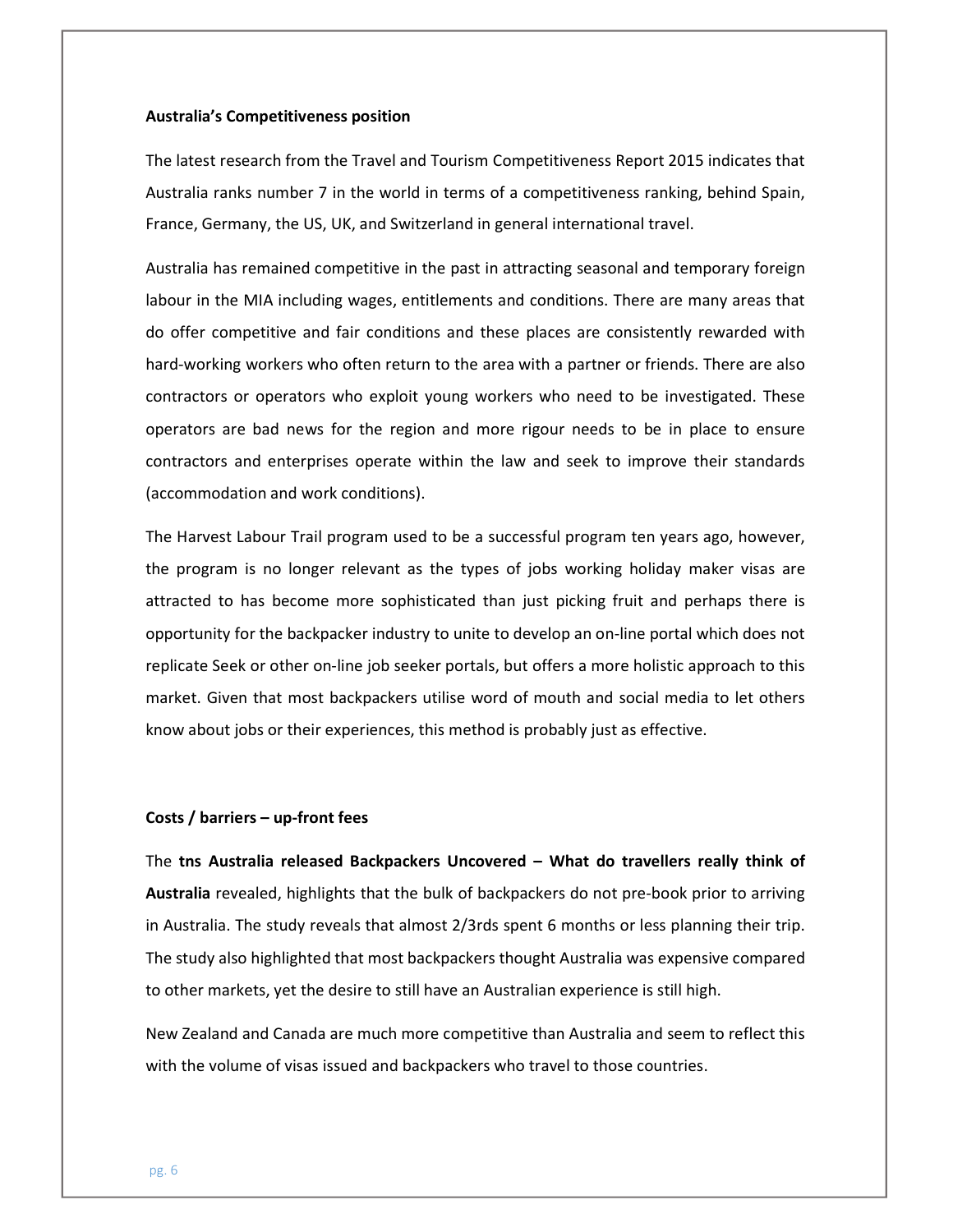Australia must remain competitive in this space; to lose our stronghold in this working holiday maker visa market would hurt Australian companies who rely on these workers to remain in business.

Backpackers have provided the MIA (Murrumbidgee Irrigation Area) with significant volumes of labour for over 20 years. Initially, backpackers were relied upon to work on the harvest labour trail to sustain the local horticultural industry.

In the past ten years with the introduction of mechanised harvesting and the downturn in the stone fruit industry, backpackers have become a valuable source of labour supply for regional areas. In the last eight years there has been a shift in focus of purely labour harvest to more technical and skilled positions which has resulted in the successful growth of many agricultural industries and value-added processes.

Backpackers have always filled a 'void' in the local labour force. Most businesses would prefer to employ local workers for consistency, training, super, WorkCover; however, enterprises need work completed in reasonable time frames and are not able to wait. Backpackers have a reputation for working hard for a 'fair day's pay', they contribute to the local economy, bring an international tourism focus to an area, provide colour and multiculturalism to a region and can make wonderful ambassadors for regional living – if their experience is a good one.

#### Regulatory imposts on employers

Leeton Shire Council has heard from many different operators who abide by the federal work place laws. The impost on business when hiring working holiday maker visas in terms of paperwork, superannuation, WHS, training and WorkCover is onerous, particularly if the worker decides to stay one day in employment. This is a continual source of frustration for business and streamlined processes need to be considered for this visa class sector.

Is it really worth providing a superannuation option for these workers if they are on average staying for three months in the country? Do backpackers sign up for an industry specific fund purely for these types of visa holders so that each different employer does not have to re-sign workers up to another company. How much in administration set-up, fees and charges must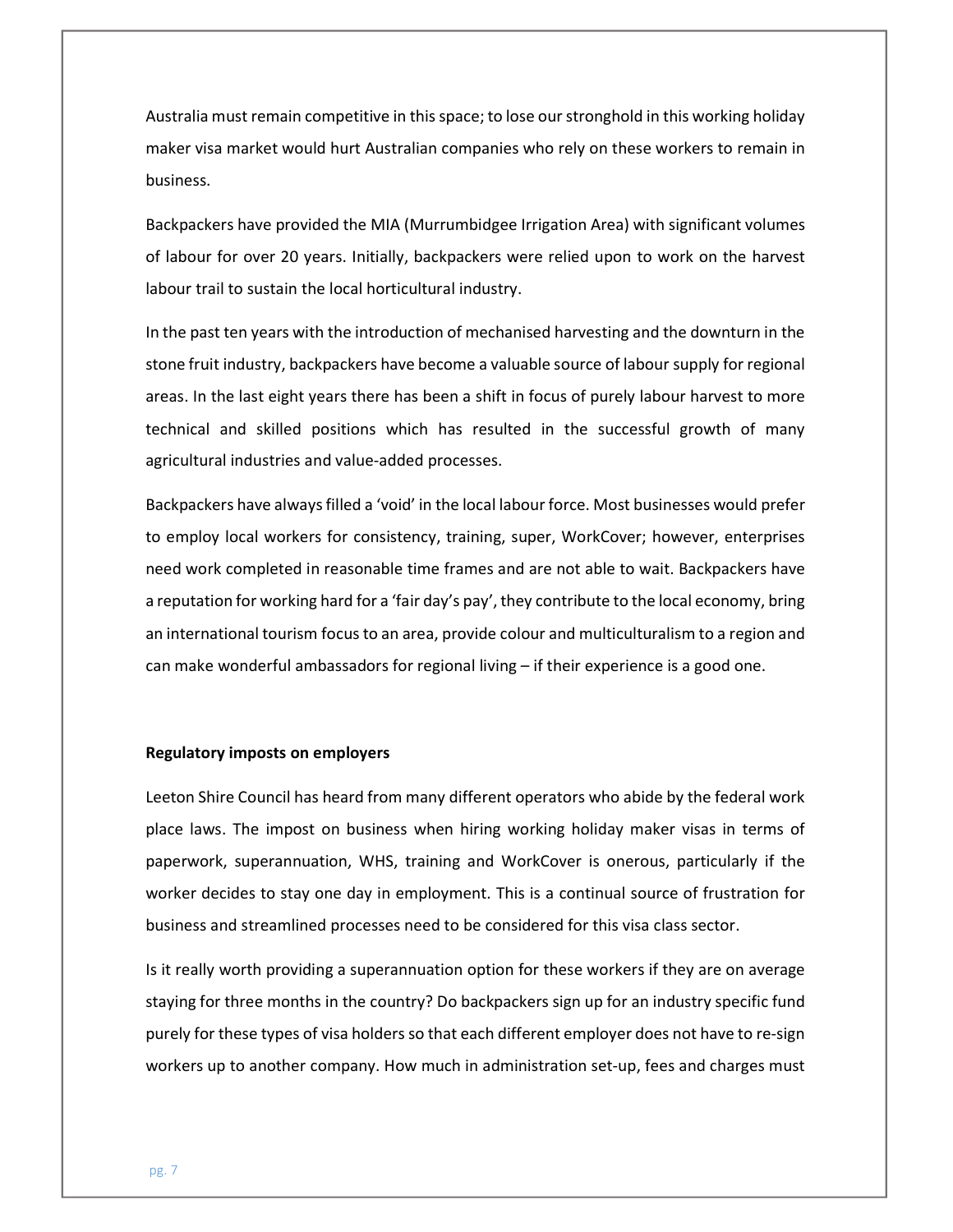this cost every time? It seems to make little sense and perhaps this could be an opportunity for new reform in this space.

#### Exchange rates and employment rates

In 2011 when tns Australia released Backpackers Uncovered – What do travellers really think of Australia, they asked a question on the exchange rate and whether backpackers were impacted by the exchange rate – 63% said yes and only 37% said that they were not impacted.

At the time of this study, this certainly impacted on the length of stay and spend (less) when in Australia.

In saying that, Backpackers are primarily coming to Australia for an adventure, so for many of them to have the experience of working here is a boost for them and will allow them to stay longer and spend their money here.

Backpackers are flexible travellers and rely on word of mouth as to where the next great location is. This is highlighted in the tns Australia released Backpackers Uncovered - What do travellers really think of Australia.

Employment rates in the Riverina at present are the lowest in Australia at around 3.7%. There is still available work for people who are willing to work. A tax-rate of 32.5% will certainly have a dramatic impact on the current workforce.

It would be short-sighted for a government to expect their own social programs such as work for the dole would replace the Backpacker workforce. If job-start and new-start participants were willing they would be in the workforce and participating in active work.

Monash University's Dr Jeff Jarvis is currently undertaking a large scale survey on Working Holiday Makers in Mildura, Queensland and Melbourne to understand the impact the 32.5% tax rate will have on the backpacker market (August 2016). Some of the results from this survey include;

 60% of backpackers would not have come to Australia on the working Holiday Maker visa "if I was to be taxed at 32.5% in every dollar I earn".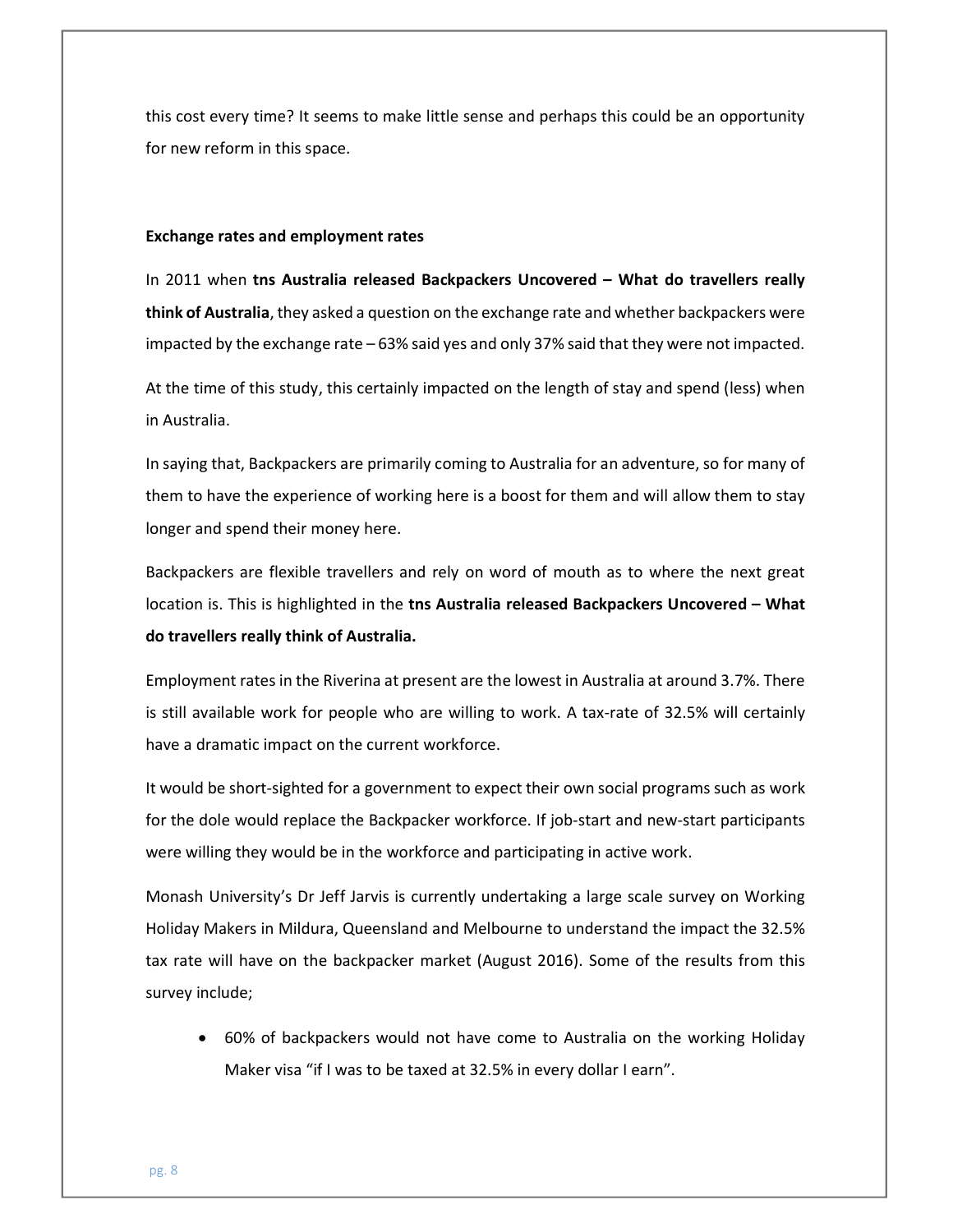- Compared with 31% of backpackers who were asked the same question but taxed at 18%.
- 62% of those surveyed would consider New Zealand for a working holiday maker experience instead of Australia if they were to be taxed 32.5c in every dollar I earn.

Other startling results include:

 57% would spend less time travelling around Australia if the tax changes come in and 70% would look for cash in hand jobs to avoid paying the tax.

Dr Jarvis has stated in his research Fact Sheet:

"It is clear that the proposed tax changes will have a significant impact on potential demand for Australia as a backpacker destination, with 60% of Working Holiday Markers surveyed indicating that they would not have come on such a visa if the tax rate was 32.5%. It will also erode the competitive position of Australia in comparison to both New Zealand and Canada. In addition only 22% of travellers in the sample would recommend to their friends to come to Australia on a working holiday maker visa if the tax was to come in."

This result would devastate regional centres and as a result make our economies less efficient. "The wheels would fall off" regional Australia if this tax is introduced.

In 2004 SGS Economics and Planning undertook a study into MIA Backpackers and Harvest Labour Study. Whilst now out of date, this study identified that in 2004, 450 workers in the MIA contributed \$7.3m a year, not withstanding a multiplier effect and productivity effect on GRP and exports.

During a peak season from January to April and June to August that number rose to 750. During this time there was one backpacker accommodation in Griffith and one in Leeton. Now there are 5 in Griffith and one in Leeton.

#### **Barriers**

Whilst the MIA / Riverina region is not a coastal area or destinational region, it has a steady stream of interesting work, the area has a strong culture of backpackers and they are well regarded by the community.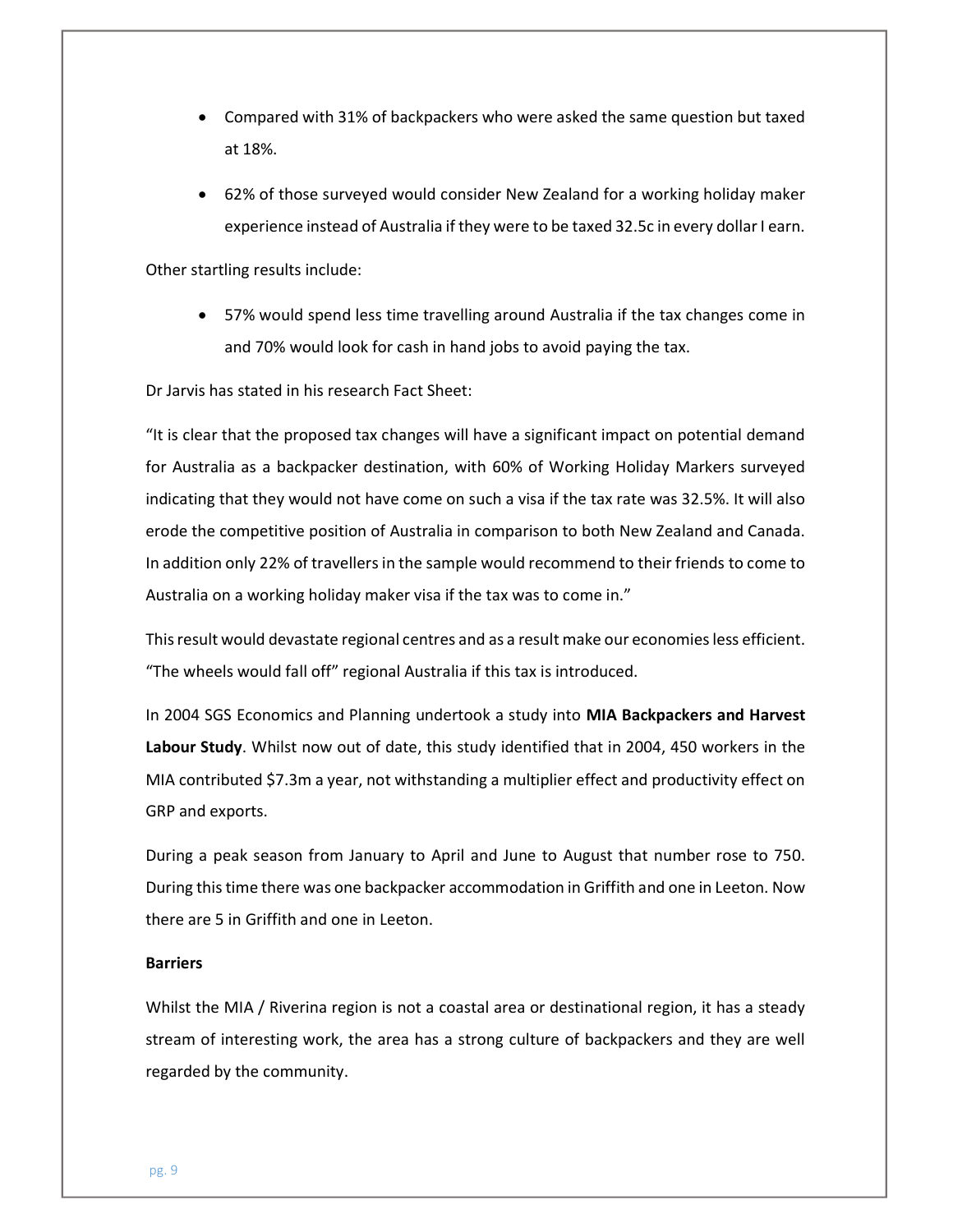#### Short-term and Long-term agricultural and tourism labour needs

Regional Australia, in particular the MIA and Leeton Shire has a growth agenda. One business in the immediate region is making their poultry processing headquarters in Griffith and will require an extra 800 workers. Our local labour market will be unable to support this growth, so this must be filled utilising international workers on different visa types. The region has season peaks and troughs and most local workers are seeking full time or steady part-time employment. Seasonal work is difficult to attract local workers and with the enormous growth objective in agriculture and the manufacturing value-add sector the region will be in enormous trouble if the backpacker tax at 32.5% is implemented.

The same can be said for many other industries in the Leeton area. There is growth in citrus for niche market export product; the cotton industry in the MIA region has seen phenomenal growth in the past five years, up to 30%, the beef processing industry, walnut industry, and export oaten hay and health food markets in Leeton Shire. These industries will need the right workforce to support their growth needs and will at times rely on backpackers to fill a void.

There is an opportunity to attract and expand the supply of seasonal and temporary foreign workers for the agricultural season, however there needs to be flexibility in this approach, as with the example provided from Southern Cotton Gin, it is this inflexibility which stifles business. If this approach were to be considered, government would need to consult and liaise with industry in relation to the red tape and conditions imposed on these types of programs.

The Pacific Island program which was in the early 2000's as a pilot in the MIA was unsuccessful. The program was expensive, there was no support on the ground for the workers, except through local church groups and from a grower perspective it was cheaper and less onerous to employ local people.